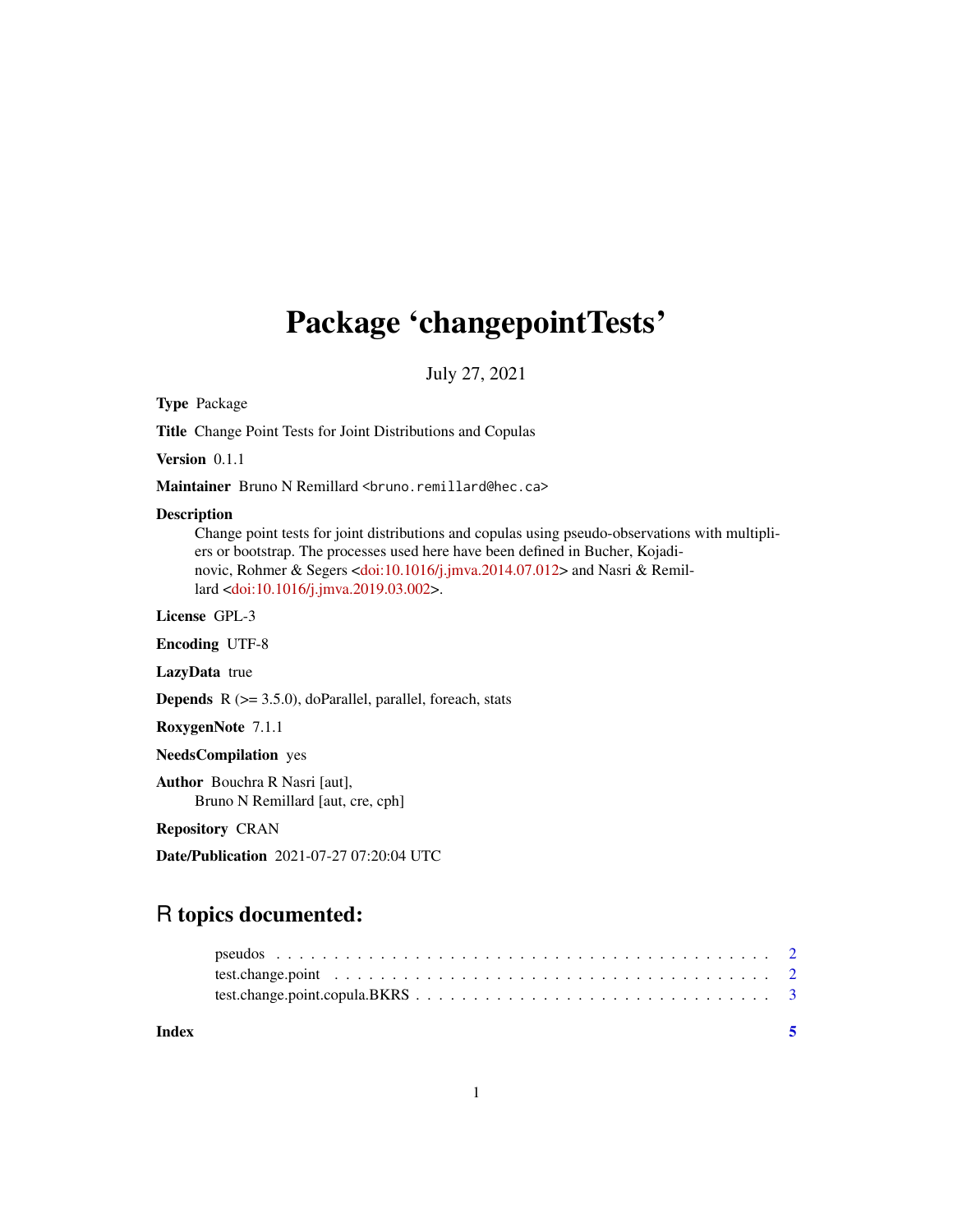<span id="page-1-0"></span>

#### **Description**

Pseudo-observations used in Nasri, Remillard, Bahraoui (2021). The values represent conditional cdfs of Gaussian HMM models applied to log-returns of Nasdaq and Dow Jones Industrial indexes from 2007 and 2008. If the models are correct, the pseudo-observations should be almost iid with uniform distribution.

#### Usage

data(pseudos)

#### Format

Pseudo-observations from Gaussian HMM models with 3 regimes for log-returns of the to Nasdaq index and Dow Jones Industrial indexes from 2007 and 2008.

- 1st column: pseudo-observations of a Gaussian HMM model with 3 regimes applied to the Nasdaq log-returns.
- 2nd column: pseudo-observations of a Gaussian HMM model with 3 regimes applied to the Dow Jones Industrial log-returns.

test.change.point *Function to perform changepoint tests with multiplier bootstrap using the usual sequential process*

#### **Description**

This function compute the Cramer-von Mises and Kolmogorov-Smirnov test statistics based on the new sequential process of Bucher et al (2014), using multipliers and parallel computing.

#### Usage

```
test.change.point(
  x,
 N = 1000,
  n_{\text{cores}} = 2,
  boot.method = "multipliers",
  est = FALSE)
```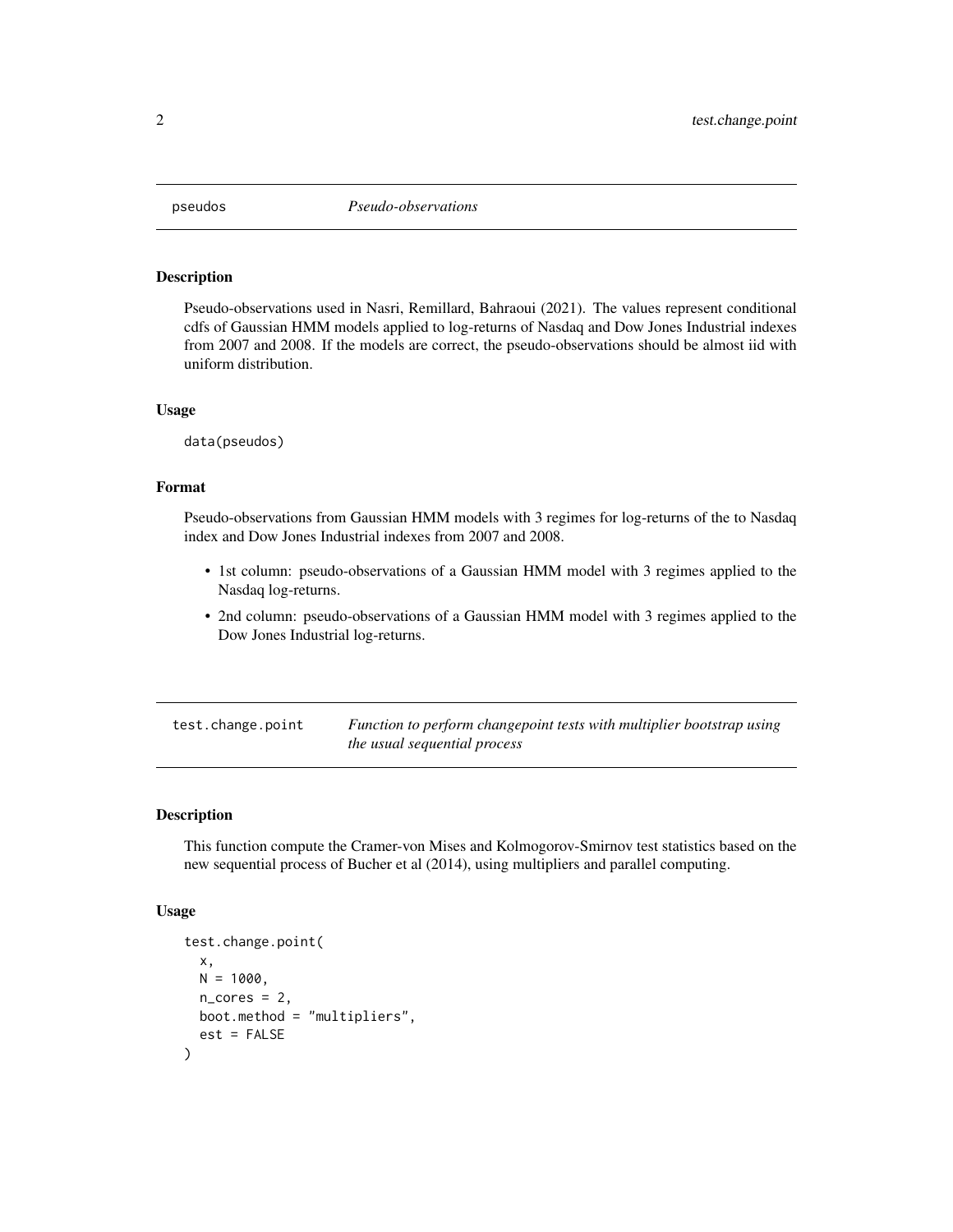#### <span id="page-2-0"></span>Arguments

| x           | (n x d) matrix of data (observations or pseudo-observations, including residuals),<br>$d>=1$ |
|-------------|----------------------------------------------------------------------------------------------|
| N           | number of multipliers samples to compute the P-value                                         |
| n_cores     | number of cores for parallel computing $(detault = 2)$                                       |
| boot.method | bootstrapping method: 'multipliers' (default, fastest) or 'bootstrap'                        |
| est         | if TRUE, tau is estimated $(default = FALSE)$                                                |

#### Value

| <b>CVM</b> | Cramer-von Mises statistic                                   |
|------------|--------------------------------------------------------------|
| КS         | Kolmogorov-Smirnov statistic                                 |
| pvalueCVM  | Pvalue for the Cramer-von Mises statistic                    |
| pvalueKS   | Pvalue for the Kolmogorov-Smirnov statistic                  |
| tauCVM     | Estimated changepoint using the Cramer-von Mises statistic   |
| tauKS      | Estimated changepoint using the Kolmogorov-Smirnov statistic |

#### Author(s)

Bouchra R Nasri and Bruno N Remillard, August 6, 2020

#### References

Nasri, B. R. Remillard, B., & Bahraoui, T. (2021). Change-point problems for multivariate time series using pseudo-observations

#### Examples

```
x=matrix(rnorm(600),ncol=3)
out = test.change.point(x)
```
test.change.point.copula.BKRS

*Function toperform changepoint test for the copula with multiplier bootstrap using for changepoint the new sequential process of Bucher et al (2014)*

#### Description

This function compute the Cramer-von Mises and Kolmogorov-Smirnov test statistics based on the new sequential process of Bucher et al (2014), using multipliers and parallel computing. Two methods of bootstrapping are used: non-sequential (fastest) and sequential. Both methods yields basically the same P-valueas.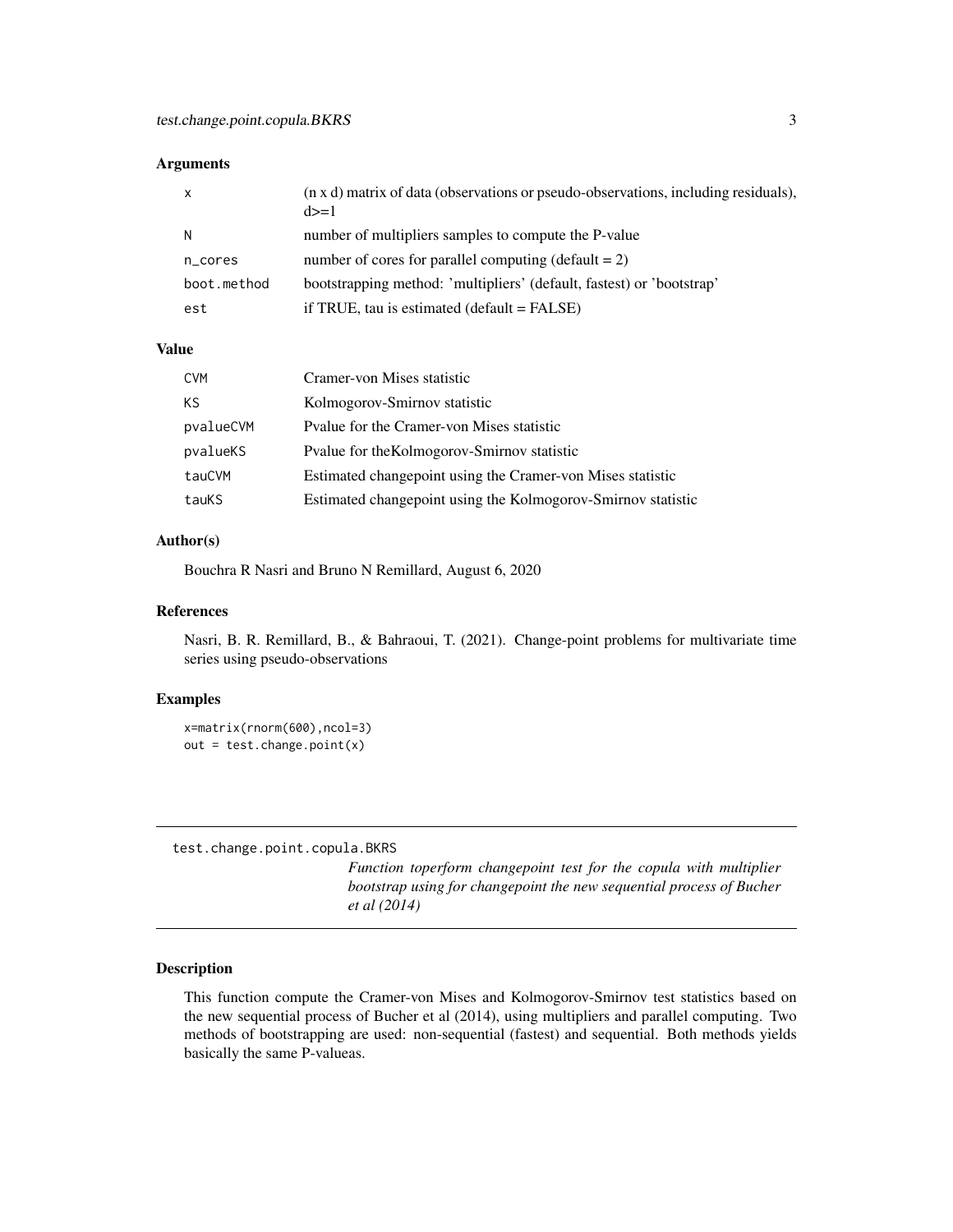#### Usage

```
test.change.point.copula.BKRS(
 x,
 N = 1000,n\_cores = 2,method = "nonseq",
 est = FALSE)
```
#### Arguments

| X       | (n x d) matrix of data (observations or pseudo-observations, including residuals),<br>$d >= 2$ |
|---------|------------------------------------------------------------------------------------------------|
| N       | number of multipliers samples to compute the P-value                                           |
| n_cores | number of cores for parallel computing (default $= 2$ )                                        |
| method  | 'nonseq' (default) or 'seq'                                                                    |
| est     | if TRUE, tau is estimated (default $=$ FALSE)                                                  |

#### Value

| <b>CVM</b> | Cramer-von Mises statistic                                   |
|------------|--------------------------------------------------------------|
| KS         | Kolmogorov-Smirnov statistic                                 |
| pvalueCVM  | Pyalue for the Cramer-von Mises statistic                    |
| pvalueKS   | Pvalue for the Kolmogorov-Smirnov statistic                  |
| tauCVM     | Estimated changepoint using the Cramer-von Mises statistic   |
| tauKS      | Estimated changepoint using the Kolmogorov-Smirnov statistic |

#### Author(s)

Bouchra R Nasri and Bruno N Remillard, August 6, 2020

#### References

Nasri, B. R. Remillard, B., & Bahraoui, T. (2021). Change-point problems for multivariate time series using pseudo-observations

Bucher, A., Kojadinovic, I., Rohmer, T., & Segers, J. (2014). Detecting changes in cross-sectional dependence in multivariate time series, J. Multiv. Anal., 132, 111–128.

#### Examples

```
x<-matrix(rnorm(100),ncol=2)
out = test.change.point.copula.BKRS(x)
```